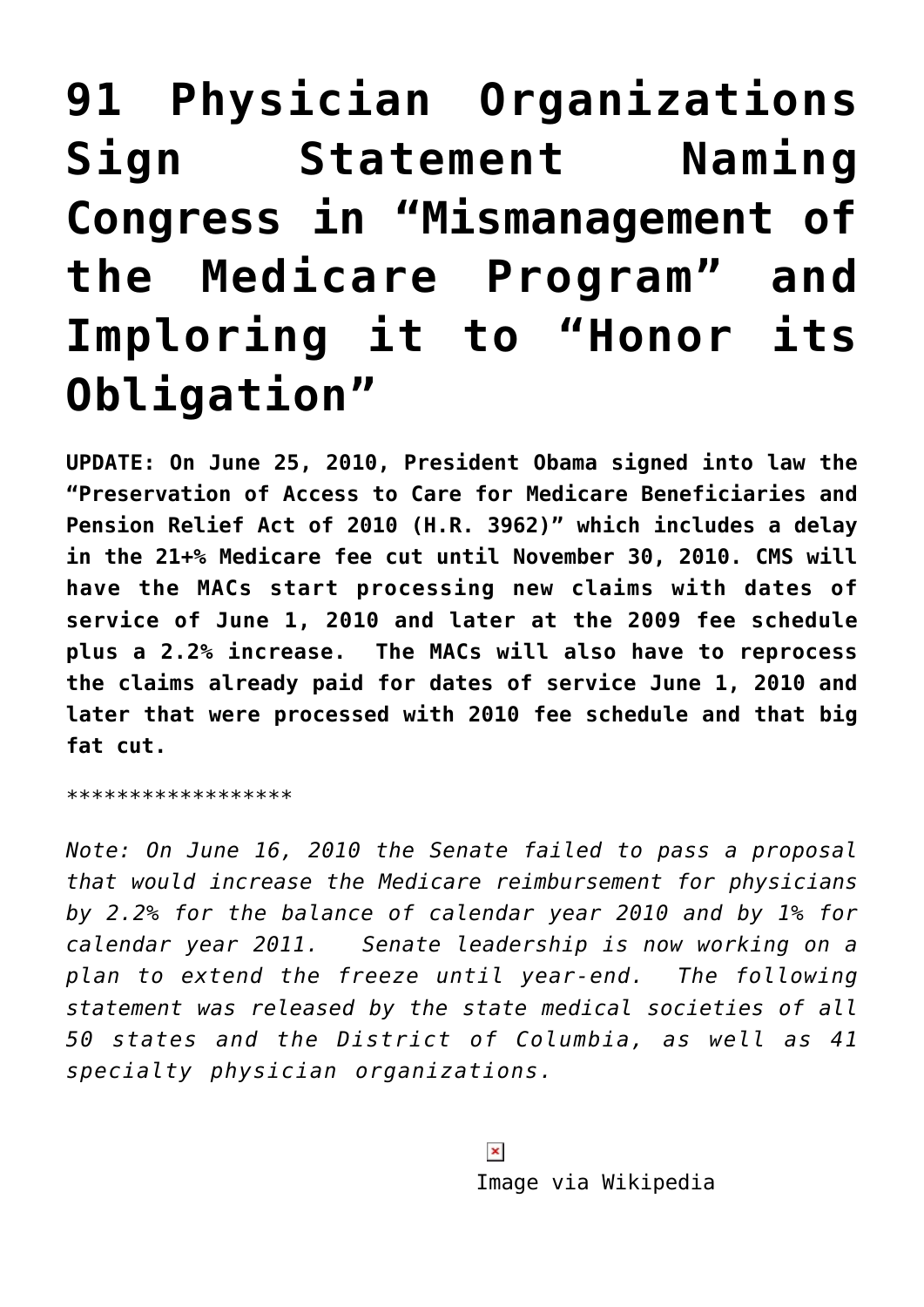## **Statement of the State and Specialty Medical Societies on the Medicare Physician Payment Crisis**

Failure by Congress to fulfill its responsibilities is undermining patient care in America. Three times this year, Congress has missed a deadline for dealing with Medicare's sustainable growth rate (SGR) formula, raising the specter of a 21 percent payment cut for physician services. The disruption and uncertainty for patients and physicians has made Medicare an unreliable program.

If Congress does not act this week, Medicare physician payments will be cut 21 percent. These cuts will also extend to the TRICARE program which serves military families, as well as some Medicaid programs, workers compensation programs and private insurance plans. The ripple effect of the 21 percent Medicare cut will be devastating to physician practices.

Congressional mismanagement of the Medicare program will force more physicians to stop accepting new Medicare and TRICARE patients; lay-off staff; and defer investment in new medical equipment, health information technology, and other innovations that improve patient care.

Patients and physicians should not become collateral damage in a Congressional stalemate on budgetary matters. We expect our elected officials to resolve the budget issues without punishing physicians, seniors and military families.

Past actions by Congress created the current budgetary challenge. Further, since 2003, Congress has compounded this problem by employing budget gimmicks that defer immediate cuts by stipulating deeper cuts in future years.

Democrats and Republicans agree that the flawed Medicare formula that is responsible for pending cuts should be repealed. The annual SGR battle diverts attention from more productive delivery and payment reform initiatives. We must move to a payment system that fosters innovation and rewards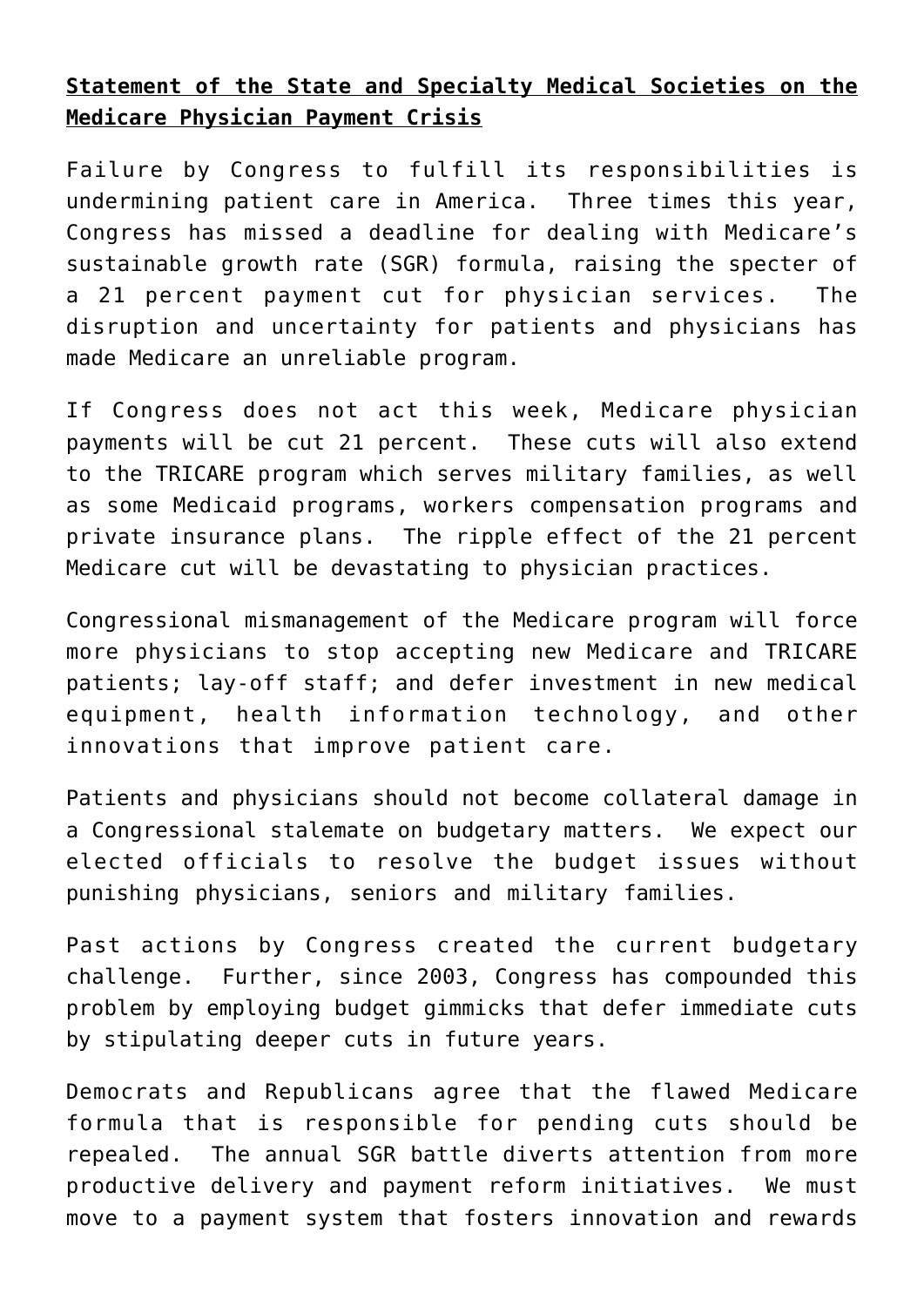physician efforts to lower the rate of growth in Medicare spending across the existing silos in the program.

Medicare must adequately cover the cost of care and close an existing 20 percent gap as measured by the government's own conservative measure of annual increases in medical practice costs.

We must also allow seniors who wish to contract directly for their care with a physician of their choice to do so without foregoing the Medicare benefits for which they paid during their working years. Medicare benefits were earned by and belong to Medicare beneficiaries. They must be allowed to assign these benefits as they see fit.

Playing brinksmanship with the health care of seniors and military families is inexcusable and represents a dereliction of duty. We urge Congress to honor its obligation to provide access to quality care to America's seniors and military families by taking action to fix the Medicare physician formula problem now!

American Academy of Dermatology American Academy of Facial Plastic & Reconstructive Surgery American Academy of Family Physicians American Academy of Hospice & Palliative Medicine American Academy of Neurology American Academy of Ophthalmology American Academy of Pain Medicine American Academy of Pediatrics American Academy of Physical Medicine & Rehabilitation American Academy of Sleep Medicine American Association for Hand Surgery American Association of Clinical Endocrinologist American Association of Clinical Urologist American Association of Neurological Surgeons American Association of Neuromuscular & Electrodiagnostic Medicine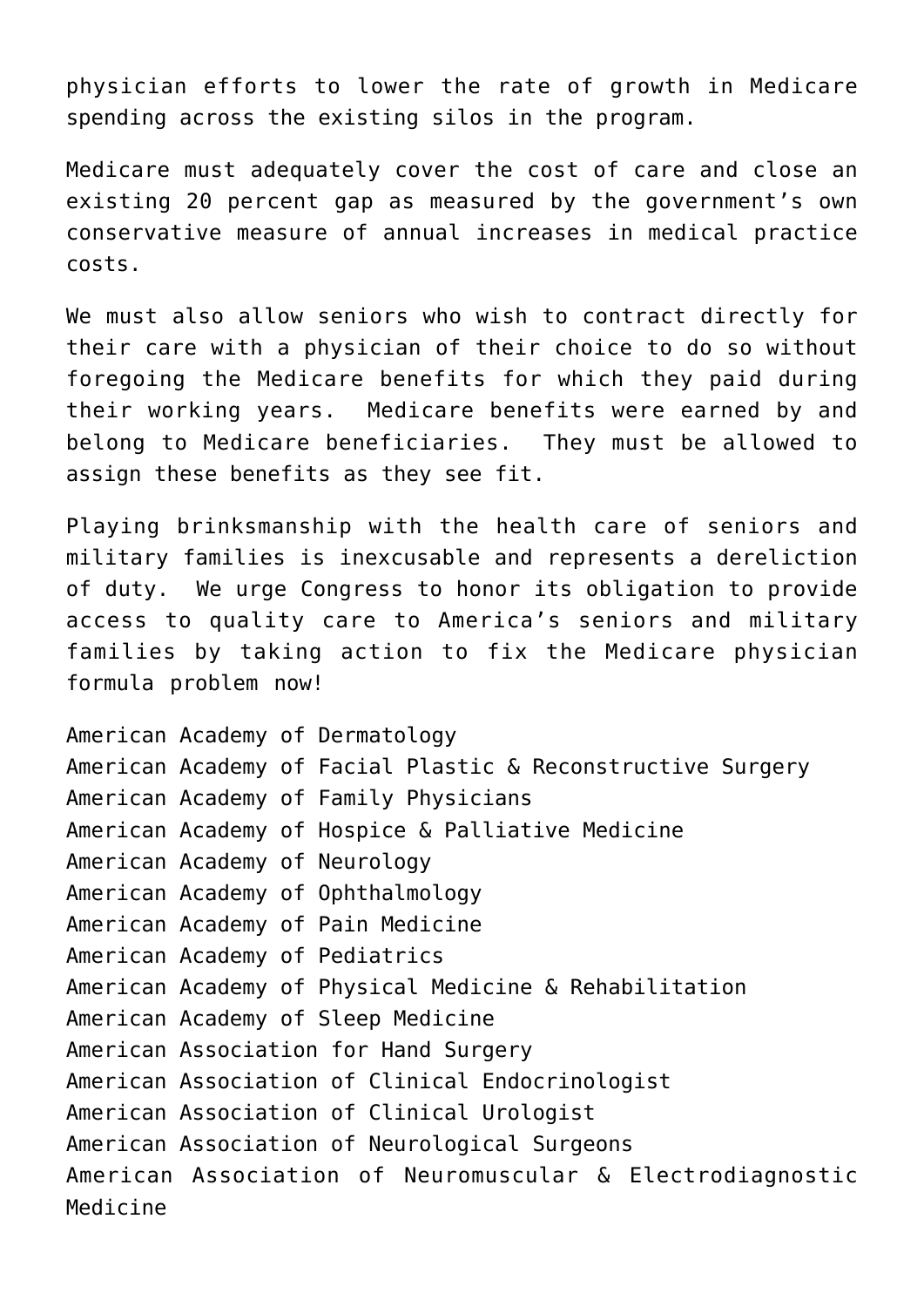American Association of Public Health Physicians American College of Cardiology American College of Emergency Physicians America College of Gastroenterology American College of Obstetricians & Gynecologists American College of Occupational & Environmental Medicine American College of Rheumatology American College of Surgeons American Gastroenterological Association American Institute of Ultrasound in Medicine American Medical Association American Orthopaedic Foot & Ankle Society American Society for Clinical Pathology American Society for Reproductive Medicine American Society for Surgery of the Hand American Society of Addiction Medicine American Society of Cataract & Refractive Surgery American Society of Cytopathology American Society of Ophthalmic Plastic & Reconstructive Surgery College of American Pathologists Congress of Neurological Surgeons Heart Rhythm Society North American Spine Society Renal Physicians Association Society of American Gastrointestinal Endoscopic Surgeons Society of Nuclear Medicine Medical Association of the State of Alabama Alaska State Medical Association Arizona Medical Association Arkansas Medical Society California Medical Association Colorado Medical Society Connecticut State Medical Society Medical Society of Delaware Medical Society of the District of Columbia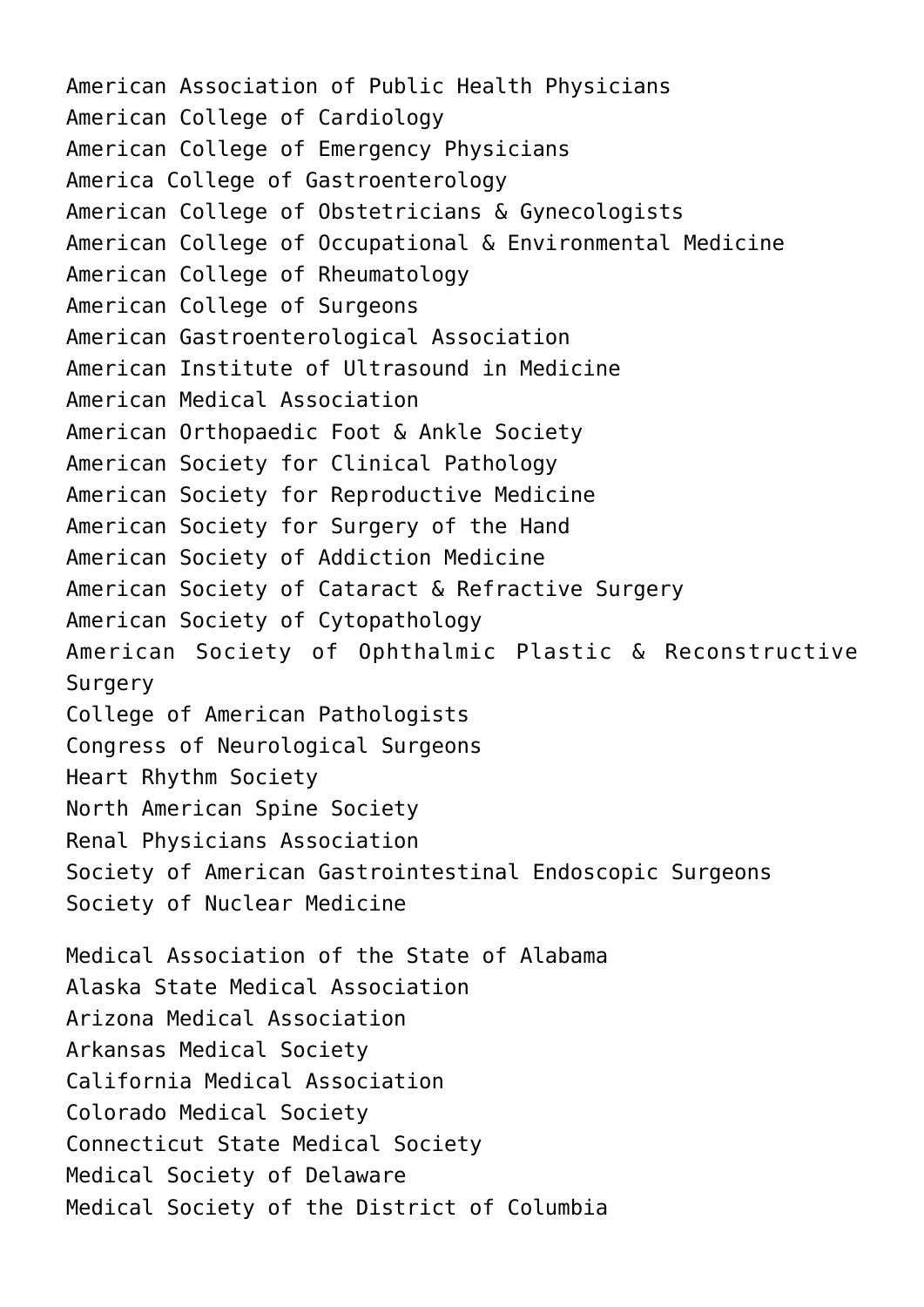Florida Medical Association, Inc. Medical Association of Georgia Hawaii Medical Association Idaho Medical Association Illinois State Medical Society Indiana State Medical Association Iowa Medical Society Kansas Medical Society Kentucky Medical Association Louisiana State Medical Society Maine Medical Association MedChi, The Maryland State Medical Society Massachusetts Medical Society Michigan State Medical Society Minnesota Medical Association Mississippi State Medical Association Missouri State Medical Association Montana Medical Association Nebraska Medical Association Nevada State Medical Association New Hampshire Medical Society Medical Society of New Jersey New Mexico Medical Society Medical Society of the State of New York North Carolina Medical Society North Dakota Medical Association Ohio State Medical Association Oklahoma State Medical Association Oregon Medical Association Pennsylvania Medical Society Rhode Island Medical Society South Carolina Medical Association South Dakota State Medical Association Tennessee Medical Association Texas Medical Association Utah Medical Association Vermont Medical Society